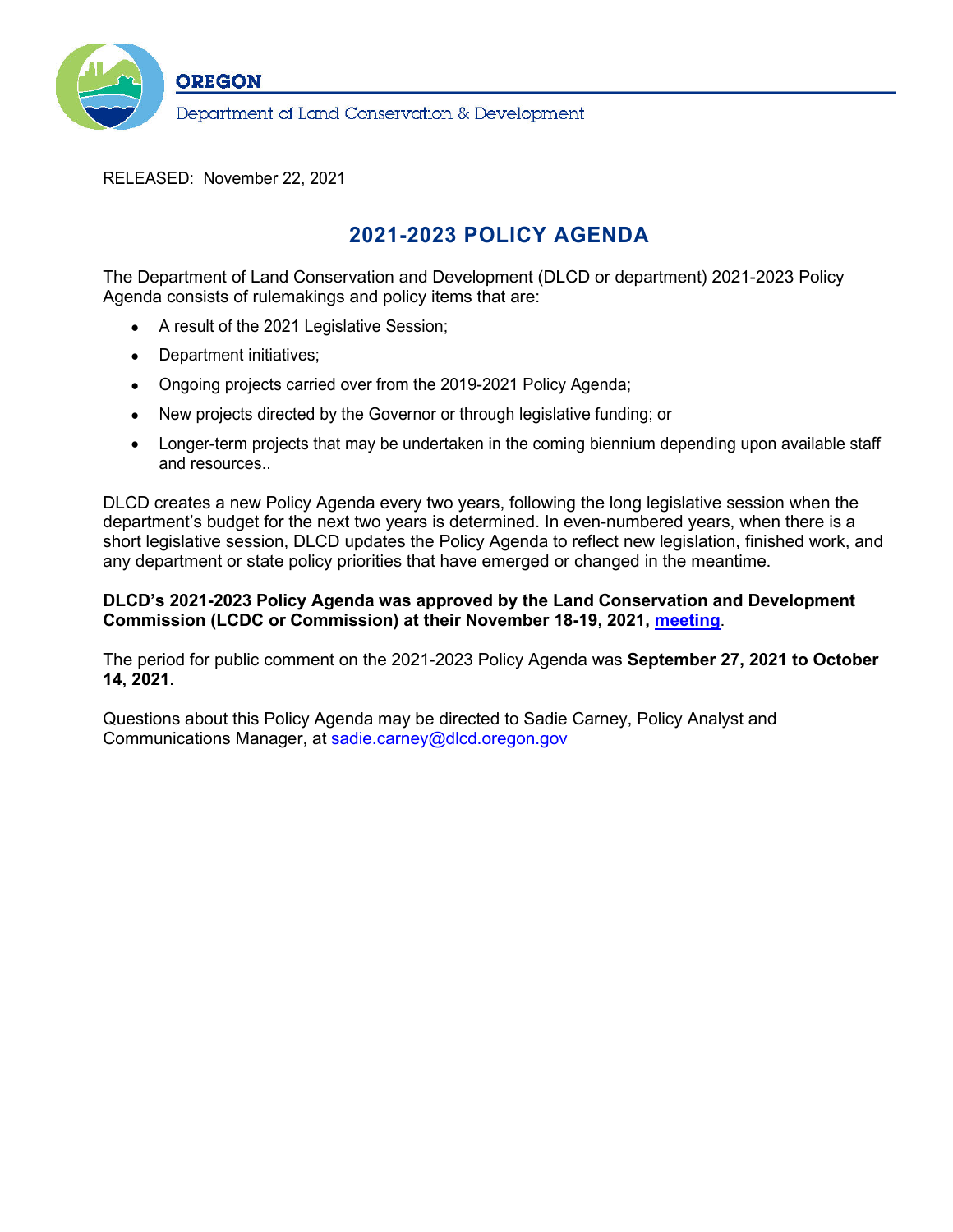# **HELPFUL QUESTIONS & ANSWERS**

#### *What is rulemaking?*

Rulemaking requires the department to amend or adjust current Oregon Administrative Rules to conform to recently passed legislation or interpret existing statute. Rulemaking takes two forms: conforming and complex. Conforming rulemaking does not require statutory interpretation by the department. Complex rulemaking requires the department to involve outside input, usually from an appointed "Rulemaking Advisory Committee" or RAC.

#### *What is the difference between rulemaking and a policy item?*

Rulemaking requires a specific process, including public hearings and filing certain legal notices with the Oregon Secretary of State. Without this specific process, rule updates cannot take place. A policy item can take many forms: a workgroup, development of a work plan, development of legislative recommendations or policy development work that engages outside parties. All policy items ultimately lead to policy development or program changes and may eventually result in rulemaking or proposed legislation.

#### *What if something isn't on the policy agenda but I would like to see it added?*

DLCD hopes to capture these ideas in the public comment period! Before final adoption, DLCD staff will present commissioners with a full list of additional ideas that were presented in the comments. If the commissioners and department agree that a new idea merits inclusion in the policy agenda for the coming biennium, it will be added.

## *Why is there an opportunity for public comment?*

DLCD's Policy Agenda builds on the department's core work. It includes policy and rulemaking that reflects the priorities of the department, Governor, and Legislature, which ultimately should reflect the priorities of all Oregonians. The opportunity for public comment provides a space for community members to engage in this conversation, provide feedback and support, and help call attention to priorities that may be missing or need refinement.

#### *When is the opportunity to comment?*

DLCD engages the public and stakeholders in an opportunity to comment each time a new Policy Agenda is written or updated. The period for public comment on the 2021-2023 Policy Agenda was **September 27, 2021 to October 14, 2021.** All comments submitted during this time will be included in Commission materials at the November 2021 LCDC meeting.

Comments may be submitted in letter form, by email, or by addressing the Commission at a Commission meeting. A [public comment sign-up form](https://www.oregon.gov/lcd/commission/pages/public-comment.aspx) is available on the DLCD website.

Comments may be directed to Sadie Carney, Policy Analyst and Communications Manager, at [sadie.carney@dlcd.oregon.gov](mailto:sadie.carney@dlcd.oregon.gov)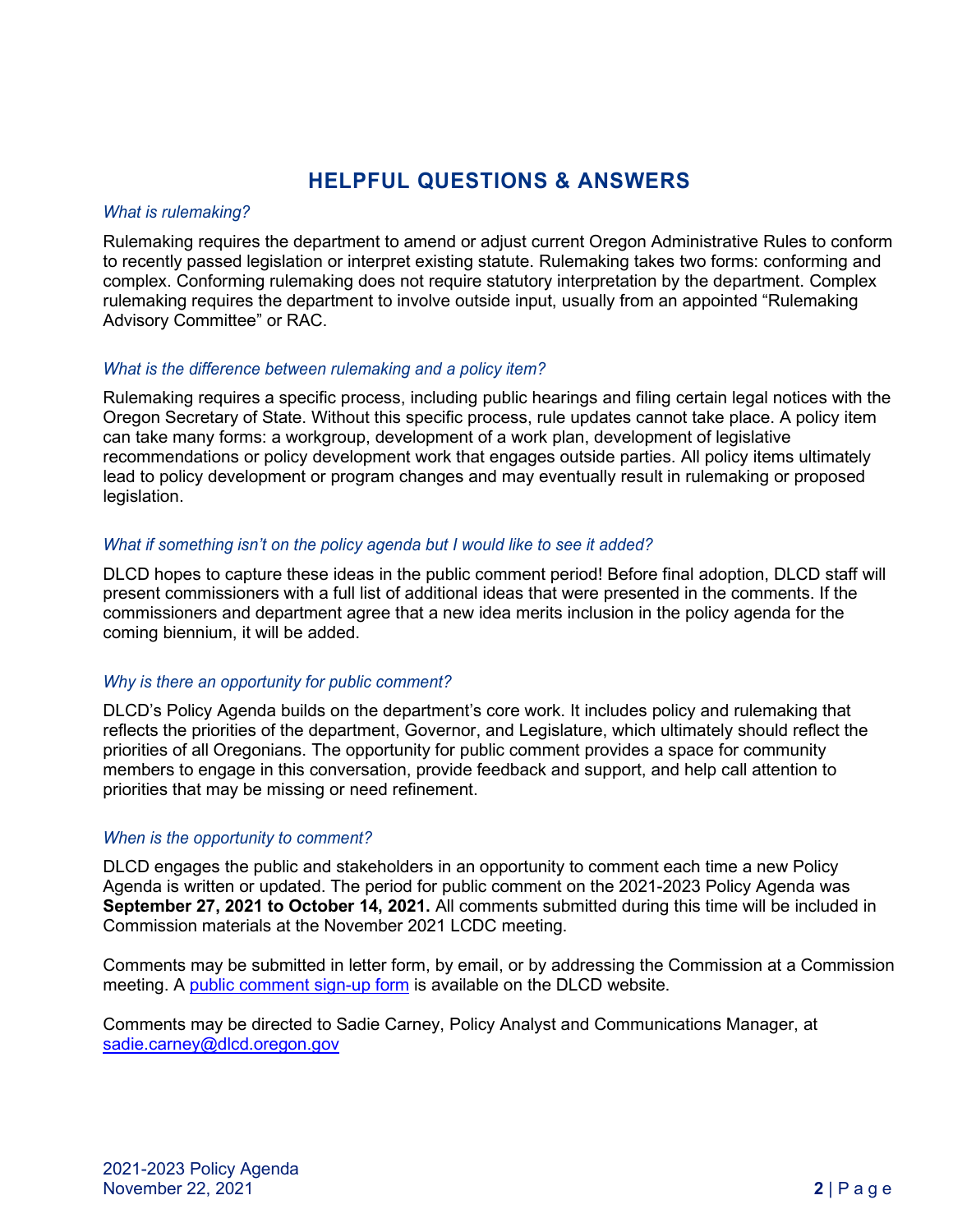# **POLICY ITEMS**

# *Legislatively Directed Policy Work*

Legislatively directed policy work is the result of legislation that passed in the 2021 Oregon Legislative Session. For purposes of community engagement, "conforming rulemaking" is addressed separately from other legislatively directed work. The reason for this is that the department has some authority to influence the approach and policy outcomes for legislative work. However, for conforming rulemaking, the department lacks authority to influence outcomes and simply prescribes in rule what is already written in statute.

#### **HB 2160 – City of Pendleton UGB Expansion Division: Community Services**

HB 2160 allows LCDC to consider and approve plans for an affordable housing pilot project nominated by the City of Pendleton, subject to certain conditions. The bill requires that application must be submitted to, and approved by, the commission on or before June 30, 2023. The affordable housing program is given a sunset date in the legislation of January 2, 2028.

The 2016 Oregon Legislature passed HB 4079, which limited the affordable housing pilot project to two pilot projects. The original legislation offered this pilot project to two cities – a large and a small one. This pilot project allowed for a limited expansion to a selected city's urban growth boundary (UGB) of no more than 50 acres. Pursuant to administrative rules, a substantial portion of housing units within the UGB expansions must be dedicated to longterm affordable housing and the application must meet other conditions. LCDC selected projects in Bend and Redmond for the pilot project resulting from HB 4079. Both Bend and Redmond had populations qualifying them as large cities. No communities defined as small cities applied at that time.

Bend and Redmond are in the initial phases of this pilot project. Now Pendleton, considered a small city, would have the opportunity to participate in the affordable housing pilot project pending commission approval.

## **HB 2603 – Undersea Cables Division: Coastal**

HB 2603 directs DLCD, in consultation with the Department of State Lands (DSL) and local and Tribal governments, to review Part Four of the Territorial Sea Plan (TSP) related to the placement of undersea cables and provide the results to the Ocean Policy Advisory Council (OPAC). OPAC must consider the review and develop recommendations for LCDC to amend Part Four of the TSP by rule no later than two years after the effective date of the bill (September 2023).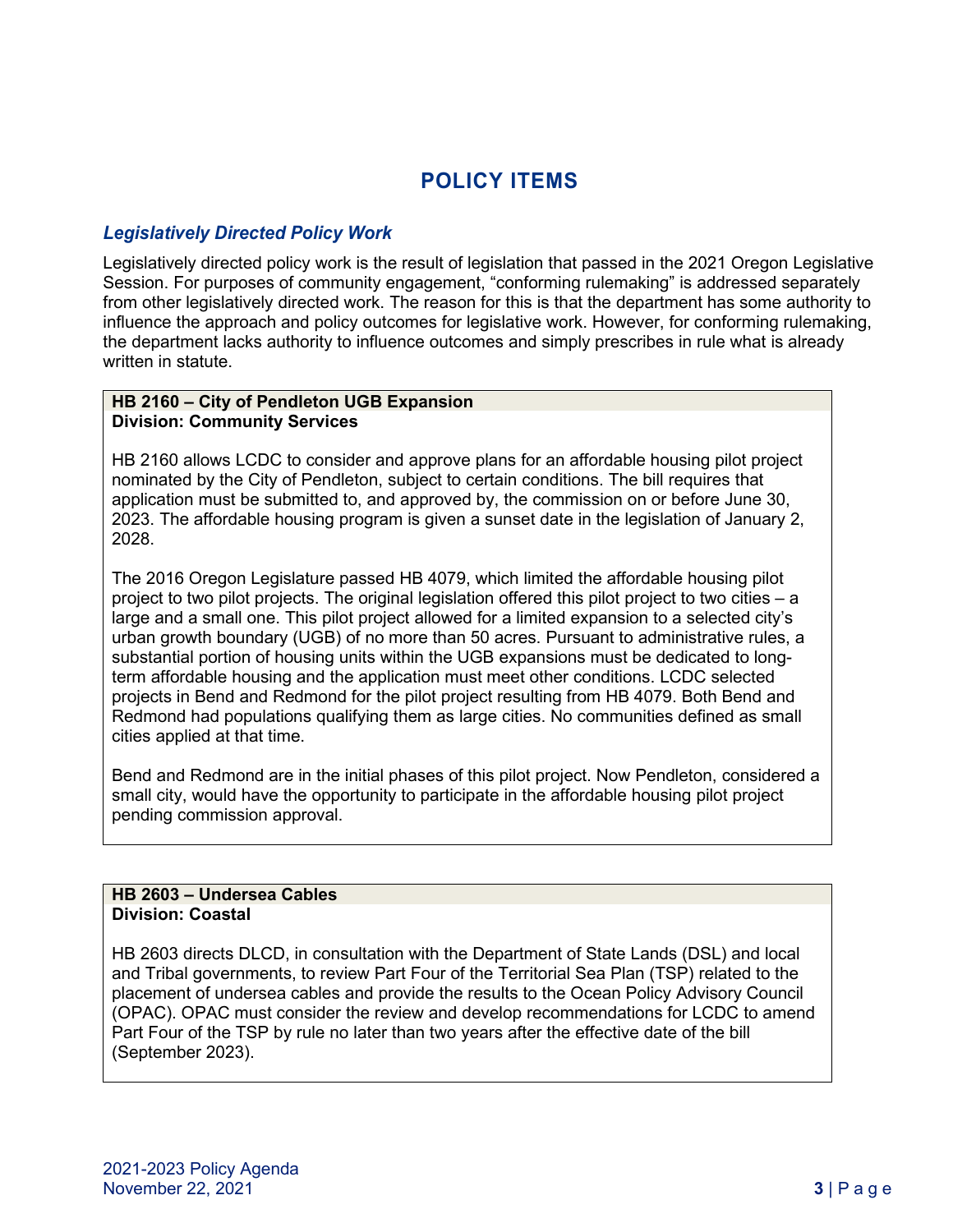The bill also requires an applicant for an easement to place an undersea cable within the territorial sea to acquire and maintain, until construction of the undersea cable is completed, financial assurance to ensure that the applicant constructs the undersea cable according to the terms and conditions of the easement.

#### **HB 2918 – Surplus Property Division: Community Services**

HB 2918 requires local governments to identify surplus real property within an urban growth boundary or located in a rural residential area to DLCD on January 1 of each even-numbered year. This process is optional for mass transit or transportation districts. DLCD is charged with developing and maintaining an online database but is not responsible for the accuracy of inventory uploaded by local governments. The information must be available to the public online or through a web-based portal. HB 2918 also requires city councils to consider, in the sale of city-owned real property, the potential of a given parcel for affordable housing development.

#### **SB 391 – ADUs in Rural Residential Division: Community Services**

SB 391 allows counties to authorize an owner of a lot or parcel in a rural residential zone served by a fire protection service provider to construct one accessory dwelling unit (ADU) on the lot or parcel, subject to certain conditions and locally adopted land use regulations. Counties must ensure adequate setback requirements when a property is adjacent to land zoned for resource use, as well as adequate access for any wildfire mitigation efforts such as firefighting equipment, safe evacuation, and staged evacuation areas. Additionally, the bill prohibits the ADU from being used for vacation occupancy, and counties must also address water access and use.

# **SB 762 – Wildfire Omnibus Legislation Division: Planning Services**

SB 762 requires LCDC, in consultation with specified state agencies and local governments, to identify and recommend needed updates to the statewide land use planning program, local comprehensive plans, and zoning codes to incorporate a statewide wildfire risk map and to minimize wildfire risk, in a report to the Legislative Assembly by October 1, 2022. The report will include, but is not limited to provisions regarding defensible space, building codes, safe evacuation routes, and development considerations in areas of high wildfire risk.

In response to SB 762, a The Oregon Department of Forestry will develop a comprehensive statewide map of wildfire risk, including layers identifying vulnerable populations, locations of critical services such as hospitals, and critical infrastructure, the Wildland-Urban Interface (WUI), and other important data layers. SB 762 directs that the map will be developed and maintained by the Oregon Department of Forestry, with input from Oregon State University, state agencies, the State Fire Marshal, local governments, federally recognized Tribal nations, and other partners and stakeholder entities. The map will include layers and data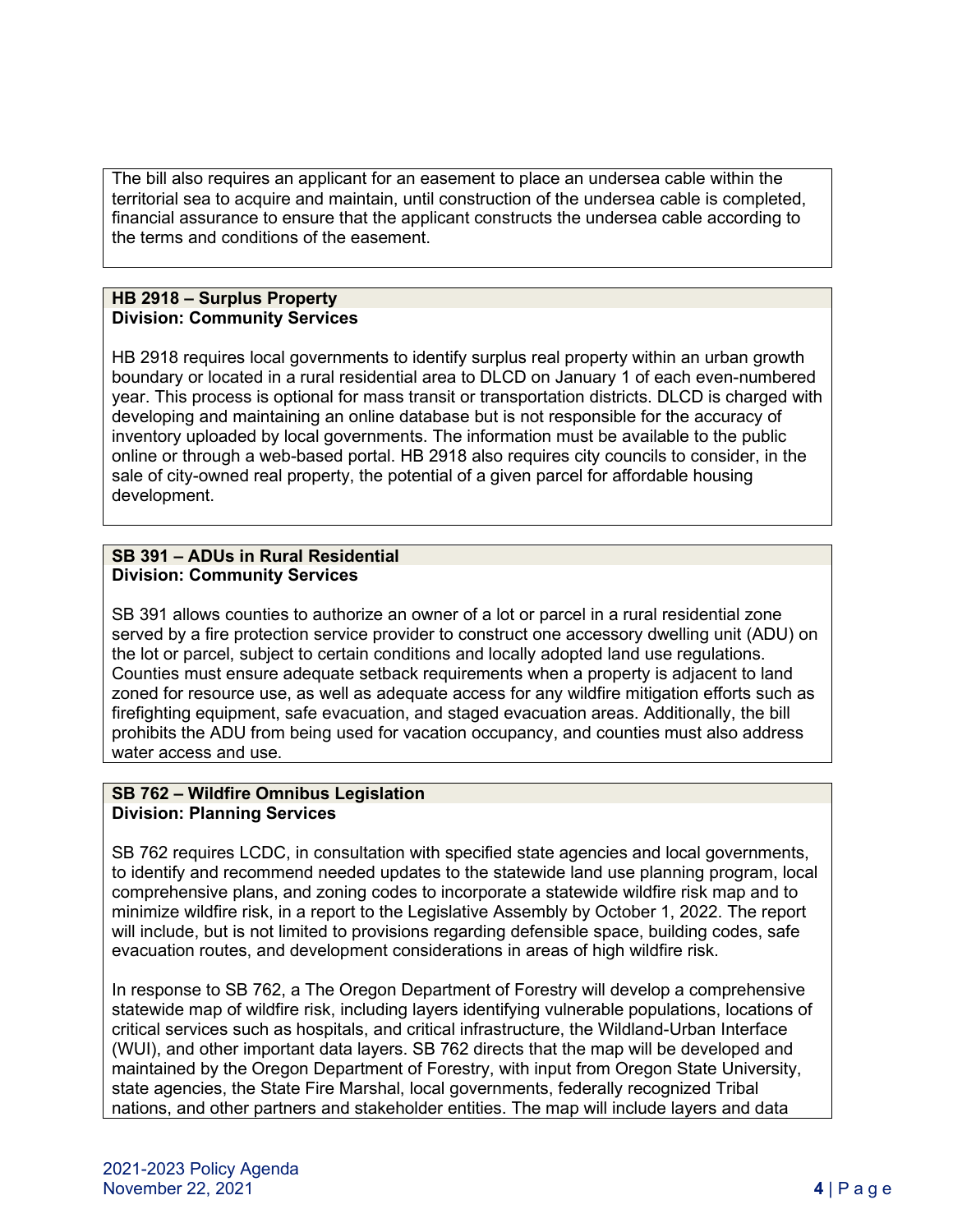sets that will be used by the Oregon Department of Consumer and Business Services for building code application, the Oregon State Fire Marshall, for defensible space requirements and records, and by local governments as they implement the requirements of SB 762 at a local level.

The legislation also calls for .15FTE of DLCD staff time to support the State Wildfire Programs Director and Wildfire Programs Advisory Council. Funding for a permanent position related to Wildfire was included in the department's budget. Hiring for the wildfire position is anticipated to take place this fall.

#### **Package 90 – Rural Transportation Equity Division: Planning Services**

DLCD's approved budget for the 2021-23 biennium includes funding from Package 90. These funds were originally included in the 2021-23 Governor's Recommended Budget. Funding includes \$1,000,000 to identify equity driven strategies that will increase resiliency in the rural transportation system. In close partnership with the Oregon Department of Transportation, DLCD staff will provide direct technical and financial assistance to rural communities with transportation disadvantaged populations. This assistance will prepare and equip these communities to participate in and better compete for funding opportunities for pedestrian, bicycle, and transit projects according to the Oregon Department of Transportation's updated equity and social criteria.

## **HB 5006 Budget Note – Regional Housing Needs Analysis Division: Community Services**

HB 5006, the end-of-session budget bill, includes a budget note and one-time appropriation to the department. DLCD, in consultation with Oregon Housing and Community Services, will provide an initial legislative report no later than February 1, 2022, and a final legislative report no later than December 31, 2022, on efforts to develop a legislative proposal for incorporation of a Regional Housing Needs Analysis into future state and local planning processes. The bill provides a one-time appropriation of \$1,306,912 to the department to conduct this work and includes one limited duration position to support administration.

# *Ongoing Policy Work*

Ongoing policy work represents policy projects, both rulemakings and other policy items, that have carried over from a previous biennium. While these projects are already underway, it is useful to get feedback through the community engagement process about potential shifts in course, to share support for the work with our Commission, or to help refine outcomes.

**Territorial Sea Plan Part 3: Rocky Shores Division: Coastal**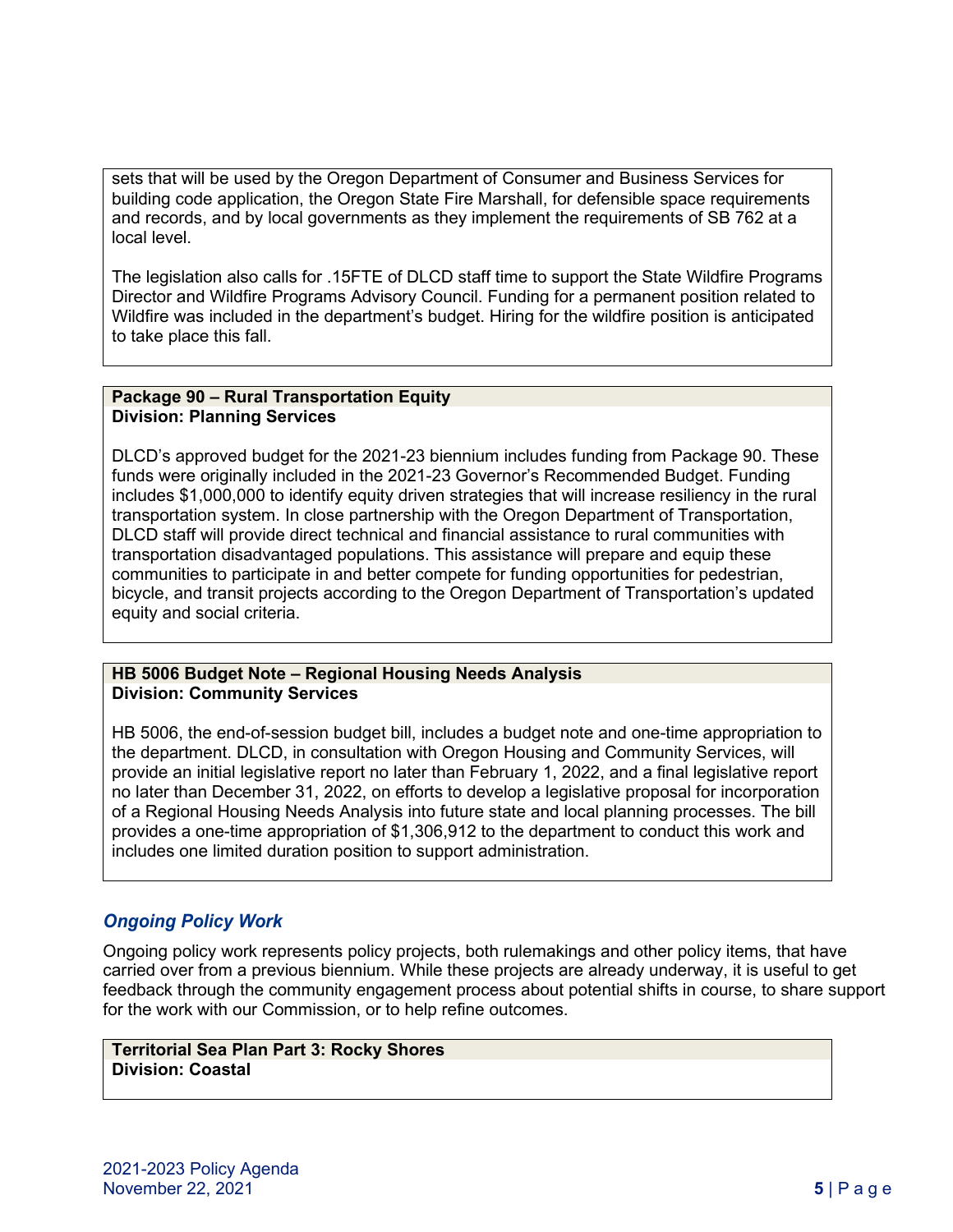The proposed rule will incorporate by reference the updated text of the Territorial Sea Plan (TSP) Part Three drafted by the Rocky Shores Working Group. The Ocean Policy Advisory Council (OPAC) recommended updated text for approval at its April 3, 2019 meeting. Additional updated text is expected to be recommended for approval at the Fall 2021 OPAC meeting. The updated text of the Rocky Shores section of the TSP replaces "Rocky Shores" with "Rocky Habitat." The complete rewrite of the Part 3 chapter will replace pages 65-94 of the TSP Part Three (1994). The amendment of the TSP will conclude a complex, multi-year rulemaking effort by DLCD in conjunction with OPAC.

### **Territorial Sea Plan Part 4: Telecommunication Cables, Pipelines, and Other Utilities Division: Coastal**

HB 2603 (2021) directs DLCD to perform a study on the placement of cables, pipelines and other utilities in the territorial sea. The review will consider fee structures and state and federal review processes, including permitting. The results of DLCD's study will be provided to the Ocean Policy Advisory Council (OPAC) for recommendations. The amendment of TSP Part Four was originally recommended by the OPAC in May 2020. DLCD staff did not have the capacity to initiate a rulemaking process for Territorial Sea Plan (TSP) Part Four at the time, due to the ongoing TSP Part Three amendment, which is slated to finish in March 2022. As this review/study will inform the future amendment to TSP Part Four, staff recommends initiating rulemaking at the time the study is complete.

#### **Goal 18: Public Ocean-Fronting Road Protection Rulemaking Division: Coastal**

This rulemaking is narrowly focused to create a reasons exception pathway under Goal 2: Land Use Planning for public, ocean-fronting roads that are subject to coastal erosion hazards. Currently, public roads are not included in the definition of development eligible for shoreline armoring under [Goal 18: Beaches and Dunes.](https://www.oregon.gov/lcd/OP/Pages/Goal-18.aspx) Shoreline armoring is the placement of structural material on the oceanfront with the intention of minimizing the risk of coastal erosion to development (e.g., riprap, seawalls). These specific reasons exception will provide an option for public roads and highways (such as Highway 101) along the oceanfront and built as of January 1, 1977 to seek protection from coastal erosion through shoreline armoring permits. LCDC approved initiation in May.

#### **Climate Friendly and Equitable Communities Rulemaking Division: Planning Services**

The Climate-Friendly and Equitable Communities program is an effort to transform how we coordinate land use and transportation planning in Oregon's metropolitan areas. The changes proposed by the rulemaking seek to reduce climate pollution and improve equitable outcomes. Commission initiated rulemaking in September 2020. The rule development process is underway.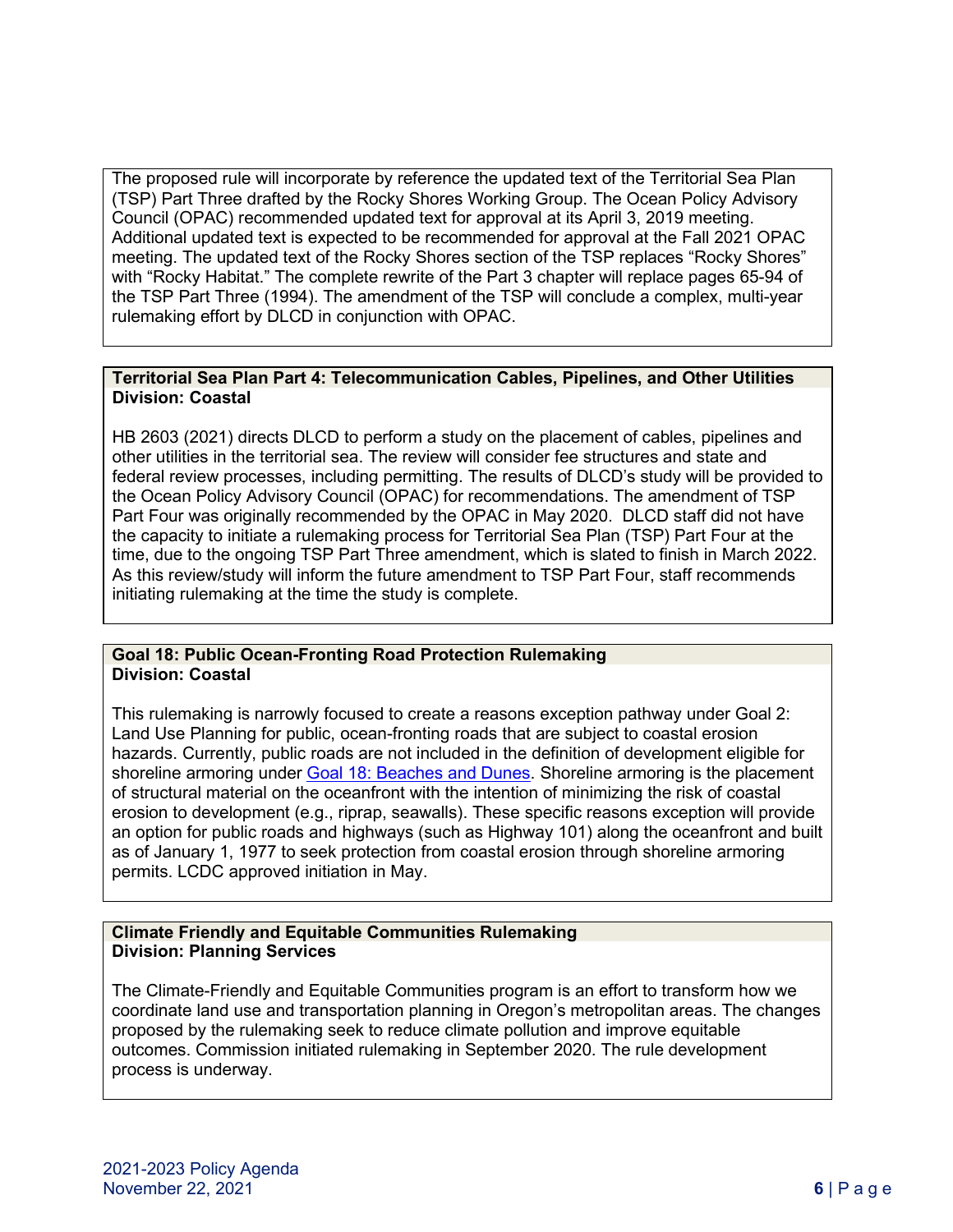The new rules will help create safe, equitable, sociable, and pleasant places where driving is not required, and the amount of driving is reduced. This will be accomplished by: - Requiring cities and counties to create more places where walkable, mixed-use

development is allowed and encouraged;

- Prioritizing investment in high-quality, connected, and safe pedestrian, bicycle, and transit networks;

- Right-sizing parking requirements;

- Changing the methods of planning for transportation, including which standards are used to determine success or failure; and

-Requiring local governments in metropolitan areas to plan regionally to meet climate pollution reduction targets.

#### **Every Mile Counts Work Program Division: Planning Services**

The Every Mile Counts initiative is a multi-agency collaboration between DLCD, DEQ, ODOE, and ODOT to work to implement the Statewide Transportation Strategy through cross-agency efforts. The agencies are presently using a work program for 2020-2022, and will prepare a new work program for 2022-2024.

DLCD expects to begin work with the other Every Mile Counts agencies in early 2022 to develop the 2022-2024 work program. The work program will include tasks for DLCD, which may include rulemaking.

#### **Update of Employment Tables Division: Community Services**

The Simplified UGB methodology found in OAR 660-038 requires regular update of employment tables that are used to determine employment land need. Every time the Employment Department updates these tables the commission must adopt the new numbers, in a table, as part of the rules in OAR 660-038.

#### **Climate Change Adaptation – Vulnerability Assessment Division: Coastal**

In 2021, the Oregon legislature provided DLCD with \$275,000 to conduct a comprehensive vulnerability assessment during the 2021-23 biennium. The vulnerability assessment will result in follow-on actions. The purpose of this policy concept is to prepare a multi-agency strategic plan for implementing follow-on actions, including preparation of a set of multiagency policy option packages for the 2021-23 biennium. It also calls on DLCD staff to update the DLCD climate change action plan and statewide Natural Hazards Mitigation Plan with new information and actions identified in the vulnerability assessment.

The State of Oregon has a poor understanding of who is most vulnerable to the effects of climate change and where they live and work. Several state agencies have prepared climate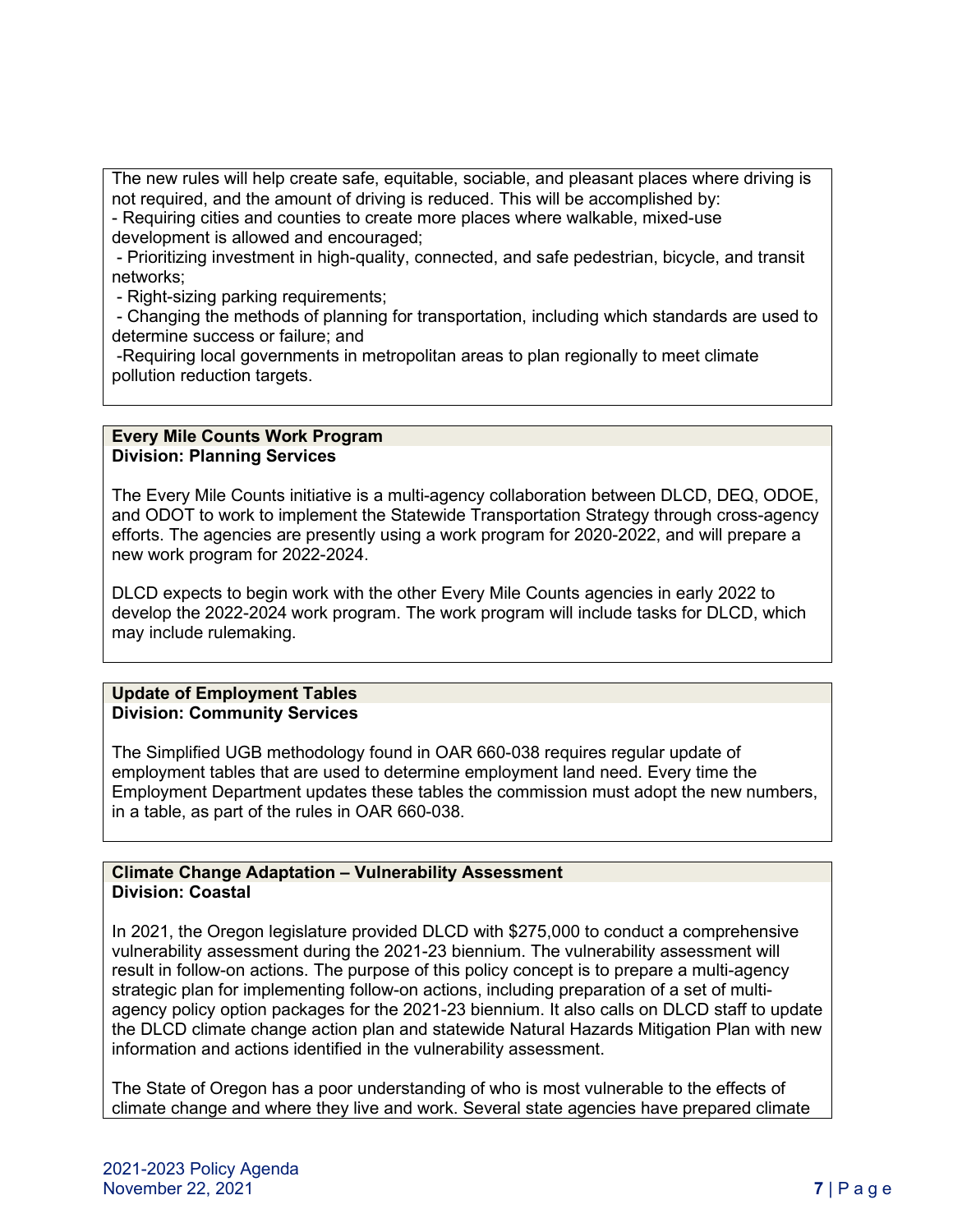change vulnerability assessments focused on the assets within their control or regulatory authorities. However, only a few assessments focus on the vulnerabilities of the people served. When agencies do examine the effects of climate change on the people, information is hard to locate and different climate change effects are evaluated, making it hard to truly understand vulnerabilities statewide. This coordinated effort will help Oregon efficiently direct resources to achieve significant reductions in vulnerability.

### **Climate Action Plan Division: Agency wide**

This policy concept for the 2021-23 biennium is for staff to examine current policies, practices, and guidance to identify opportunities to address climate change within the existing land use planning program. Using this information, staff will prepare an agency-specific climate change action plan. The 2021 Climate Change Adaptation Framework calls on all state agencies to undertake such a project during the 2021-23 biennium. The rapid speed of climate change demands that DLCD complete the assessment and implement the action plan as soon as possible so that we can effectively advise state agencies and local government to act towards development and conservation practices that assure livability and wellbeing for all residents given future climatic conditions.

The Climate Action Plan that results will be updated as new techniques for greenhouse gas emission reductions and adaptive responses emerge. Like the Climate Adaptation Vulnerability Assessment, the Climate Action plan will account for the fact that climate change will affect different populations differently, with currently underserved, under-represented, and medically fragile people feeling the effects first and worst.

# **Study on Infrastructure to support Middle Housing in Master Planned Communities: Division 46**

## **Division: Community Services**

During the HB 2001 (2019) rulemaking in 2020, establishing rules related to how cities regulate middle housing in new and existing master planned communities became a major point of contention, especially towards the end of the process. Staff proposed a set of master planned communities rules that implemented the intent of HB 2001 but that may be difficult for local governments to achieve in practice. In recognition of this and as part of the rule adoption process, the commission directed staff to study the feasibility and reasonableness of the rules and to propose potential rule recommendations to fix issues identified by the study.

Staff is in the process of conducting this study in partnership with the City of Wilsonville. The study focuses on existing processes for estimating infrastructure capacity in Master Planned Communities and will determine whether those processes accurately depict the real infrastructure demands of particular housing types. Understanding how these issues are grounded in practice will result in the formation of more realistic expectations for infrastructure planning that can resolve the issues raised by local governments in OAR 660-046-0205.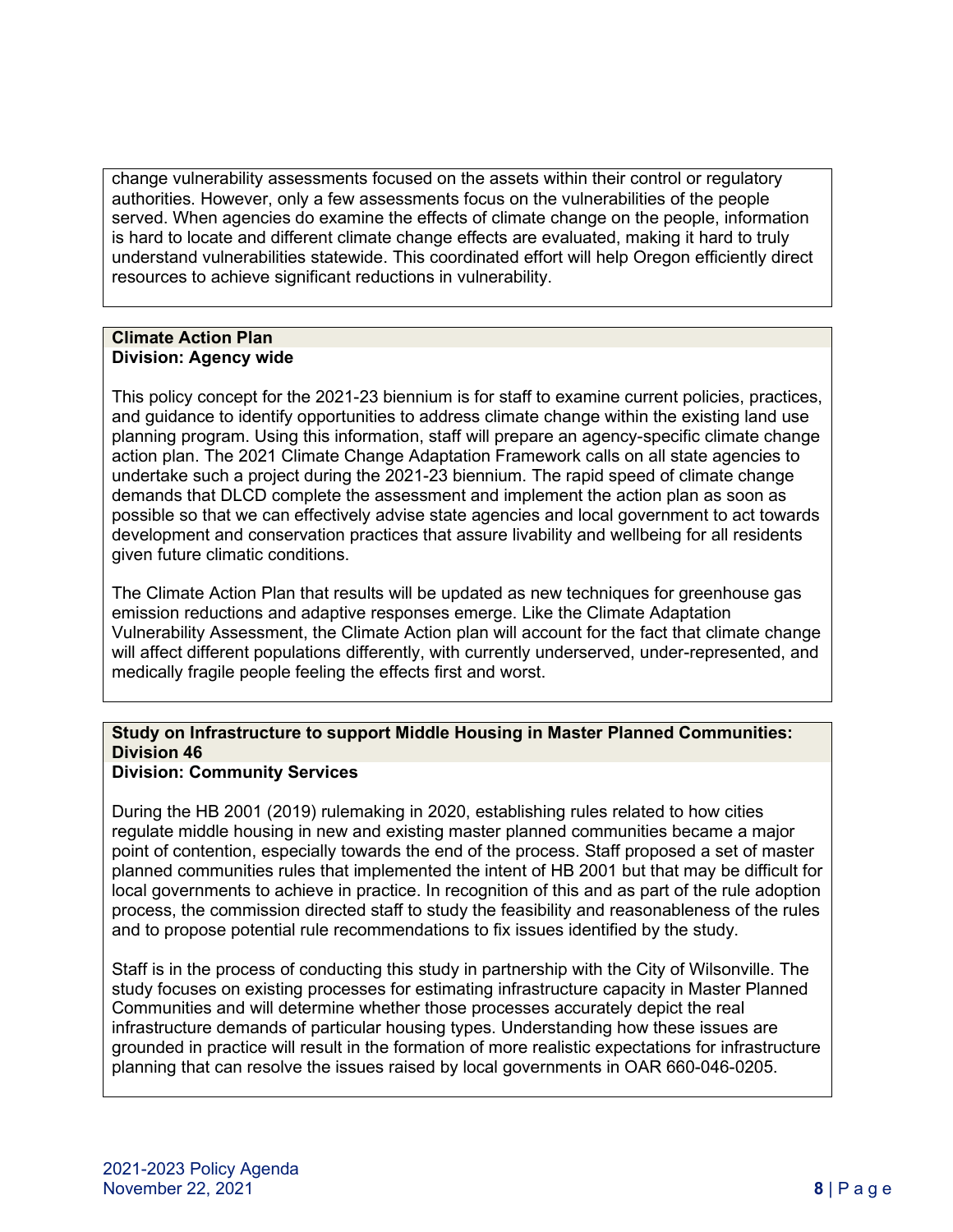# *Agency Directed Policy Work*

This section includes initiatives recommended by staff distinct from legislatively directed or conforming rulemaking. While some of the ongoing policy work is also agency directed, this section includes only new policy items for the 2021-2023 Policy Agenda.

#### **Goal 5 Rule Update for Cultural Resources Division: Community Services**

Administrative rules for Goal 5 were first adopted in 1981 as Chapter 660, Division 16. Division 23 was adopted in 1996 and replaced Division 16 with specific directives for each Goal 5 resource category except for Cultural Areas. A working group convened by DLCD at the time recommended postponing development of a rule for Cultural Areas until Government to-Government relationships between the state and Oregon's nine federally recognized Tribal Nations were better established.

"Cultural Areas" are understood to include archeological sites with Native American artifacts, human remains, and associated funerary objects. Oregon Tribes also consider significant "cultural areas" to include sites used consistently, over centuries for ceremonial activities or food gathering. For various reasons, local protection measures have not manifested as originally envisioned in the goal. Local protections are weak or non-existent in many communities. Since December 2020, DLCD and LCDC have been in discussion with representatives of Oregon's nine federally recognized tribes to explore how a new administrative rule for Goal 5 Cultural Areas could improve protections for areas and items that are sacred to one or more tribes.

A new administrative rule for Goal 5 Cultural Areas would correct the lack of implementation of the Goal. It would emphasize that appropriate confidentiality measures must be maintained for data on archeological sites and improve protection of areas and items that are sacred to one or more tribes in Oregon.

The objectives of this rule writing are to ensure:

- Existing data on known and suspected archeological sites is used to avoid disturbance from locally permitted development activities while maintaining appropriate confidentiality measures;
- Landowners and developers are informed, through the local permitting process, of existing state and federal law pertaining to unintended disturbance of archeological sites;
- Native American artifacts, human remains and associated funerary objects are treated lawfully and with respect.

#### **Updated Resources for Housing Production Strategies Division: Community Services**

The Housing Production Strategy Rulemaking in 2019 resulted in the creation of a "menu of options" cities could reference as they are determining which housing production strategies may be appropriate to deploy to accommodate future housing need. The list was adopted as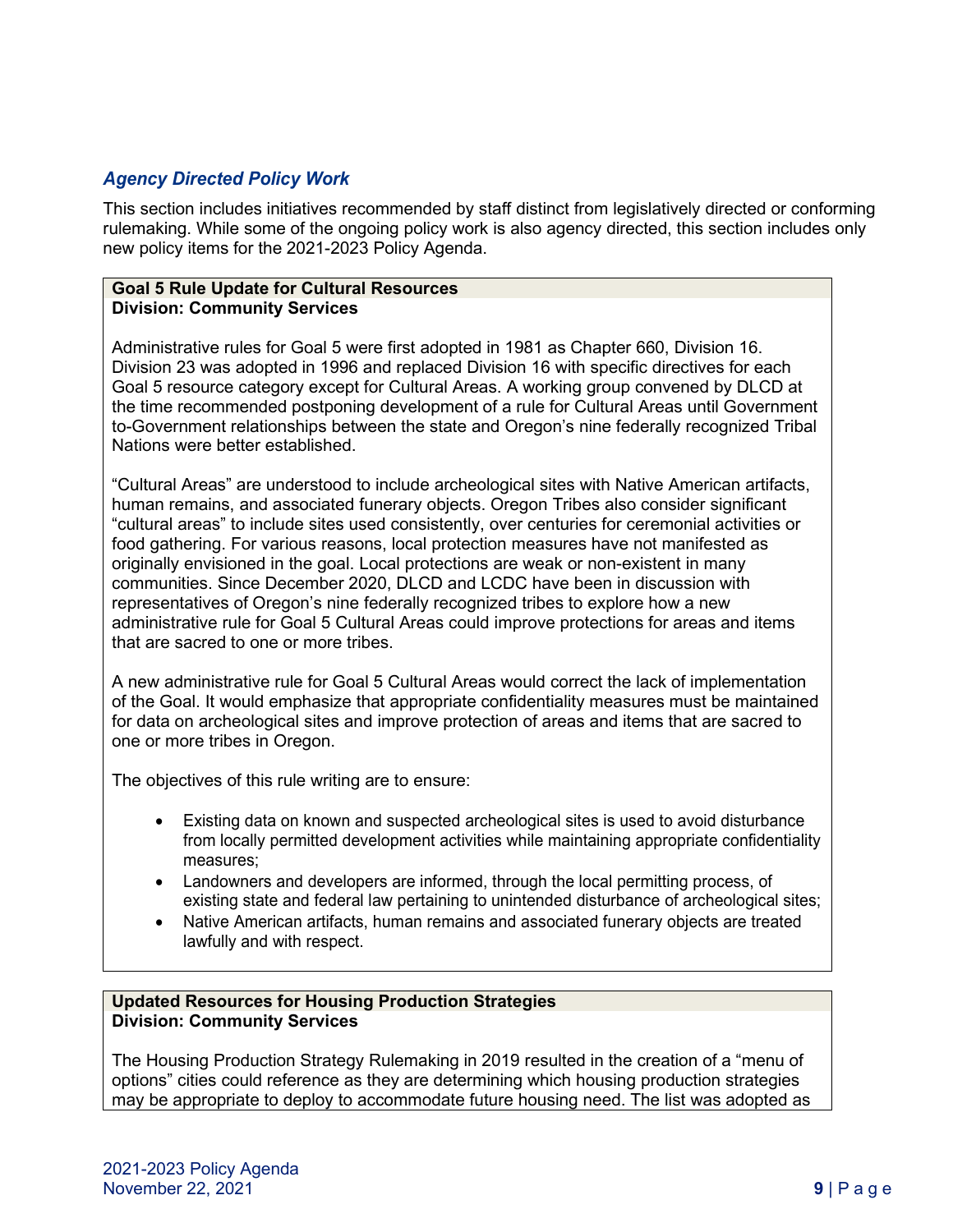an attachment in OAR 660-008-0050. DLCD has committed to curating this list of strategies to solidify it as a useful resource for cities. This requires updating, editing, adding to, and maintaining the list on an annual basis.

Updating an attachment in OAR requires a formal rulemaking process including notice of a public hearing and vote to adopt by the commission. This annual update will take place for the first time in November 2021.

#### **Public Records Request: Fees Update Division: Director's Office**

The department requests fee reimbursement from persons requesting public records from the department. The current reimbursement request for DLCD does not reflect the department's costs to coordinate and fulfill public records requests. The department may request the reimbursement to recover the part of the cost of fulfilling a records request and may be allowed to request the reimbursement prior to compiling the records.

The department may recover costs in addition to our current fee schedule in department policy DO110.02 and OAR 660-040-0005(1)(a-c). This rulemaking would amend OAR 660- 040-0005 to more accurately reflect current costs to the agency to coordinate and fulfill public records requests. Includes costs for: faxing; actual cost of use of material and equipment for producing copies of nonstandard records; CD/DVD/Flash drive; actual cost of delivery of records such as postage or courier fees; actual attorney fees charged to the department.

#### **Amendment of Division 1 – Update to DOJ Model Rules Division: Director's Office**

The department is currently referencing an outdated Oregon Attorney General's Administrative Law Manual and Uniform and Model Rules of Procedure under the Administrative Procedures Act (2008). This rulemaking is necessary to bring the department's division 1 rule into compliance with DOJ requirements and bring the department current on the Oregon Attorney General's Administrative Law Manual and Uniform and Model Rules of Procedure under the Administrative Procedures Act (2019). Amendment to OAR 660-001- 0005.

#### **State Agency Coordination Program – Pilot Division: Coastal**

Oregon Revised Statutes (ORS) 197.180 requires each state agency to prepare a State Agency Coordination (SAC) Program to assure its "rules and programs affecting land use" comply with the statewide land use planning goals and are compatible with city and county comprehensive plans and state land use regulations. OAR Chapter 660, Divisions 30 and 31 provide guidance for how state agencies may satisfy this obligation. SAC Programs document the results of an agency evaluation to assure compliance and compatibility with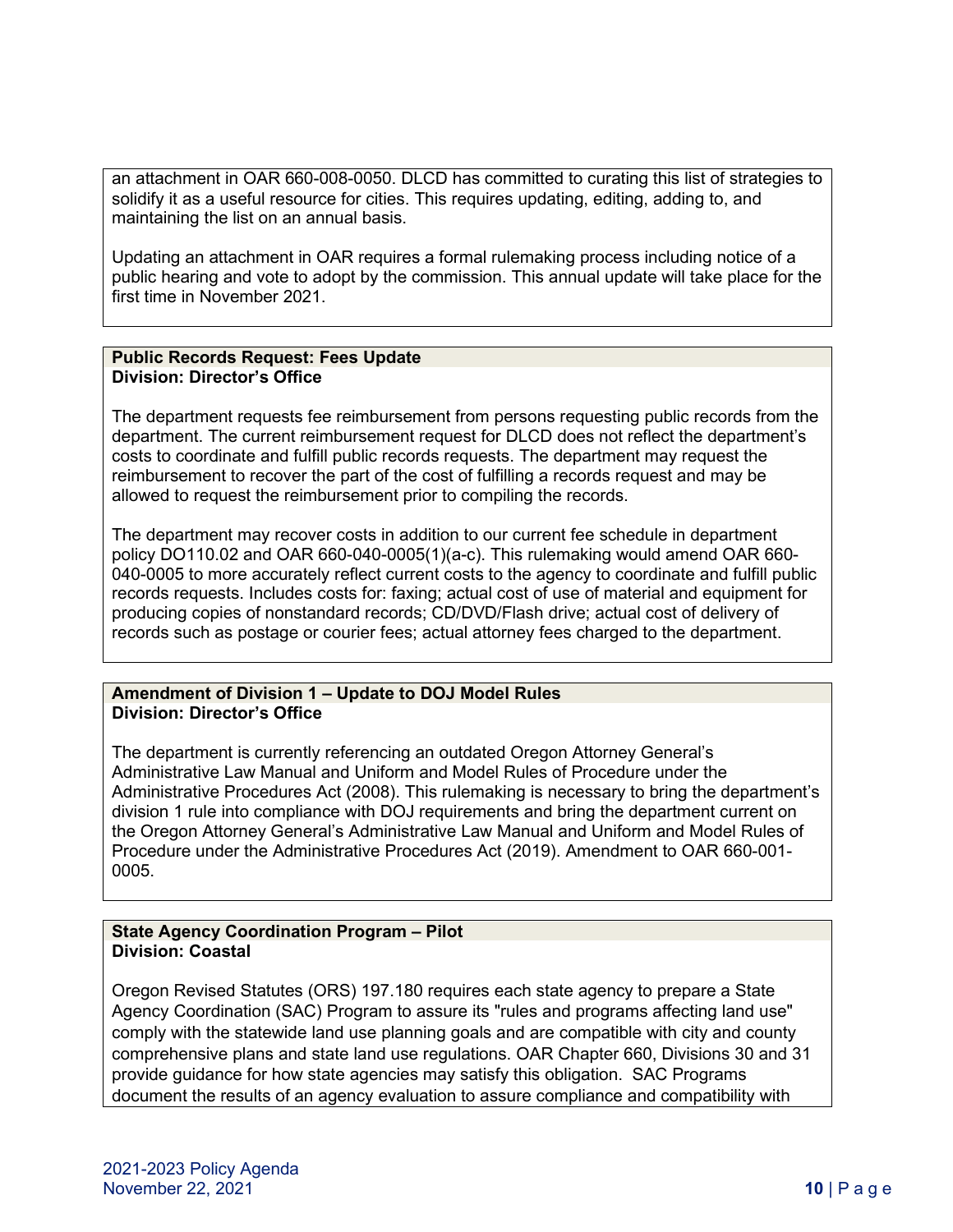relevant land use regulations. Most existing SAC Programs date back to the early 1990's or late 1980's.

Most SAC Programs are close to 30 years old. Out-of-date SAC Programs can limit DLCD's ability to ensure timely decisions and efficient procedures. To evaluate how SAC Programs could be updated and improved, DLCD will work with a partner agency that is a part of the networked partnership that creates the Oregon Coastal Management Program. Together, DLCD and the partner agency will develop recommendations regarding SAC Program updates as well as possible amendments to administrative rules to reflect any changes made since existing rules were last amended.

In addition to reviewing how the administrative rules operate and how they should be updated to account for changes to other administrative rules, the department believes there would be value in exploring how SAC Programs could be used to further advance coordination efforts across the enterprise.

# *Long-Term Policy Projects*

Long-term policy projects may have policy beginnings in the coming biennium but are unlikely to see policy action. This is a constraint on policy work that is twofold: agency capacity and funding to perform the work. The outcome of these longer-term policy projects can change if agency capacity and/or funding become available, which may make them feasible to accomplish in the next two years.

## **Goal 1 Revisions to Improve Community Engagement Division: Director's Office**

The 19 Statewide Land Use Planning Goals were first adopted in 1974. Goal 1: Citizen Involvement requires that local governments, "develop a citizen involvement program that ensures the opportunity for citizens to be involved in all phases of the planning process. The governing body charged with preparing and adopting a comprehensive plan shall adopt and publicize a program for citizen involvement that clearly defines the procedures by which the general public will be involved in the on-going land-use planning process."

Goals of diversity, equity and inclusion are not mentioned in Goal 1. The goal language does not reflect current communication methods and techniques. Additionally, the name of the goal does not reflect the broad and inclusive intent to engage all Oregonians in the land use decision-making process.

The intent of this policy agenda proposal is to modernize and update Goal 1 to reflect equity, and inclusion in the public process of land use decision-making. By updating Goal 1, either through a goal amendment or rulemaking process, DLCD and LCDC would have the opportunity to ensure local planning processes address equity in the community engagement process. Through this process, agency staff will work with stakeholders to explore the related outcomes of environmental and climate justice.